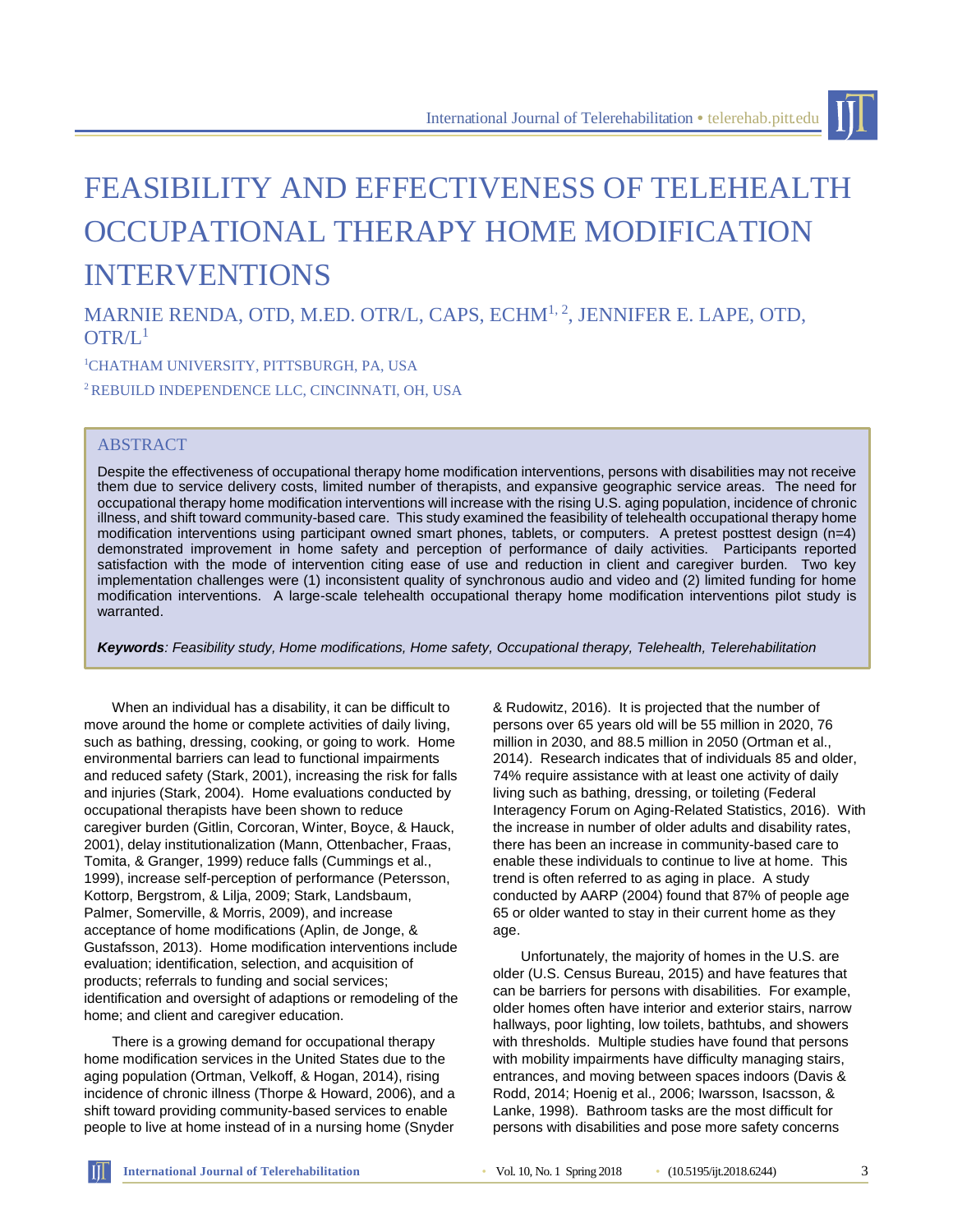(Davis & Rodd, 2014; Gitlin, Miller, & Boyce, 1999; Hoenig et al., 2006; Mann et al., 1999). In fact, Gitlin et al., (1999) found that 79% of older adults had difficulty bathing, 62% had difficulty toileting, and 90% had difficulty during tub transfers. Therefore, it is anticipated that as the population continues to age, more people will encounter these challenges at home.

In addition to home environmental barriers, there are several healthcare system barriers impeding the delivery of needed on-site occupational therapy home modification interventions. These include limited funding for all components of home modification interventions, complex and lengthy approval processes, large geographic service areas, and limited skilled service providers. These barriers can restrict or preclude access to occupational therapy home modification interventions for persons in need. For example, an on-site occupational therapy home evaluation may be covered under healthcare insurance policies. However, there is no additional reimbursement for travel time to access clients in rural areas. As a result, people who qualify for services may not receive them or may experience significant service delivery delays.

After an evaluation is conducted, clients often discover that there is lack of funding to implement structural changes and acquire assistive technologies, or that the process of obtaining funding is long and complex. For example, common structural changes such as the installation of a ramp or grab bar are seldom, if ever covered by healthcare policies. Therefore, other funding sources such as waiver programs, non-profit organizations, or private funding are needed. A person with a disability may not be aware of the funding sources available nor have the ability to access them without assistance. Furthermore, due to the limited funding available, often multiple funding sources are required, making the process more complex.

Although assistive technologies such as walkers, wheelchairs, and hospital beds are covered by most health insurance policies, the approval process is long and cumbersome. For example, to obtain a power wheelchair, the person must be evaluated by a therapist, have a visit with a physician, and submit supporting medical records for approval. The duration of time between evaluation and acquisition of the wheelchair can be several months.

When a client is able to move forward with implementing structural changes or obtaining assistive devices, there are often no follow-up occupational therapy visits. The lack of follow-up visits reduces client satisfaction and can lead to twice as many negative outcomes (Aplin, de Jonge, & Gustafsson, 2015). Gitlin et al. (1999) found that after a single home visit, 80% of clients needed adjustments to assistive devices, 45% of clients needed additional equipment, and 65% of clients reported they were not using recommended equipment because they felt unsafe or the equipment fit poorly or malfunctioned.

Each of these barriers can prevent persons' with disabilities from receiving needed home modification intervention services or can delay services for up to two years (Renda, 2016). Delays in home modifications result in diminished activities of daily living performance that may not improve when modifications are made (Petersson et al., 2009). Therefore, finding a means of providing effective, lower-cost and timely home modification interventions is essential.

Telehealth is a promising new service delivery model gaining momentum because it can improve access to care (Hoenig et al., 2006), reduce costs, and reduce wait times while maintaining patient satisfaction (Nakamura, Takano, & Akao, 1999). Over the past two decades, the body of evidence supporting remote home modification interventions has continued to grow. A systematic review, including four high-quality randomized control studies, found that clinical outcomes were equivalent for remote and in-person therapy visits (Steel, Cox, & Garry, 2011). Multiple feasibility and randomized control studies demonstrate that low-bandwidth technology, providing two-way audio and video communication, enables occupational therapists to provide effective remote home modification interventions (Dreyer et al., 2001, Hoenig et al, 2006; Hoffman, Russell, Thompson, Vincent, & Nelson, 2008; Nakamura et al., 1999; Sanford et al., 2006; Sanford et al., 2007).

The purpose of this study was to examine the feasibility and effectiveness of using a smartphone, tablet, or computer to deliver occupational therapy home modification interventions to improve (1) home safety and (2) perception of performance of daily activities in adults and older adults living at home with neuromuscular conditions.

# **METHODS**

A pretest-posttest design study was conducted over eight weeks by an occupational therapist (the first author) of Rebuild Independence LLC in Cincinnati, OH. Two commercially available standardized occupational therapy outcome measurement tools were administered before and after the home modification interventions to measure perception of occupational performance of client-identified daily activity problems and measured home safety. The study was approved by the Chatham University IRB.

### PARTICIPANTS

Prospective participants were referred by neurologists who learned about the study from an informational email and phone call. Participants and technology assistants completed verbal informed consent and were then screened to confirm inclusion criteria were met. Participant inclusion

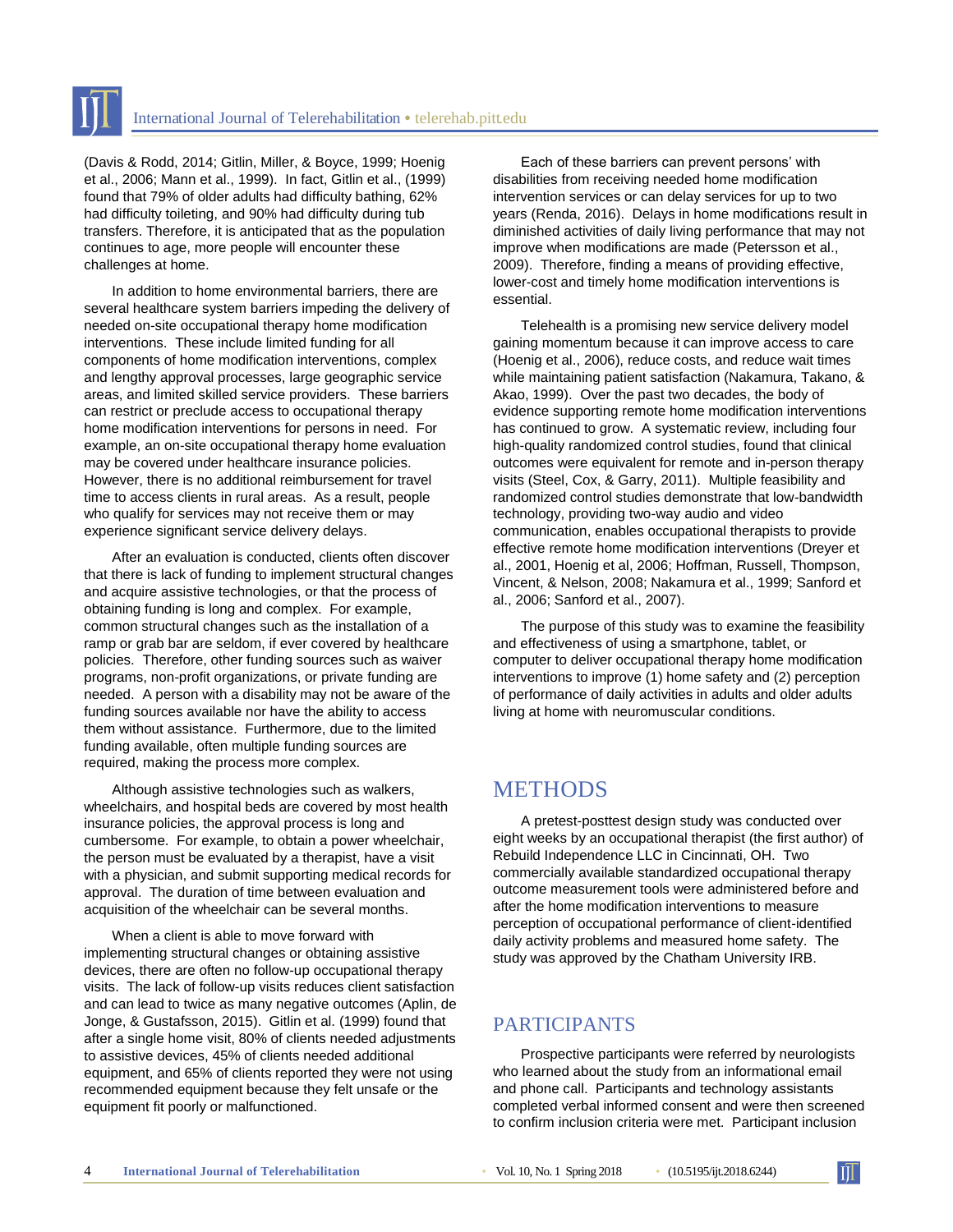criteria were: age 18 years or older; difficulty completing one or more activities of daily living; access to a smart phone, tablet, or computer with camera; living in Ohio, Kentucky, or Indiana; English speaker; and had an individual to assist with positioning the identified electronic device in the home during sessions (referred to as a technology assistant throughout the article). Exclusion criterion was the presence of a medical power of attorney indicating cognitive deficits.

The participant-identified technology assistant inclusion criteria were: ability to hold and reposition the smartphone, tablet, or computer with verbal instructions; comfort using

the smartphone, tablet or computer; ability to safely access all areas of the home; and familiarity with how the participant completes daily activities at home.

Eleven referrals were received. Five prospective participants met the criteria, and four completed the study. Participants included two males and two females ranging in age from 43 to 80 years old. All participants had a neuromuscular condition, used a mobility assistive device, and had a history of one or more falls within the past year. Refer to Table 1 for participant demographic information.

| Participant  | Age | <b>Sex</b>  | <b>Primary</b><br><b>Medical</b><br><b>Condition</b> | <b>Frequency</b><br>of Falls | <b>Mobility</b><br><b>Assistive</b><br><b>Device</b>                   | Living<br><b>Environment</b>                          | <b>Technology</b><br><b>Used</b>               | <b>Technology</b><br><b>Assistant</b> |
|--------------|-----|-------------|------------------------------------------------------|------------------------------|------------------------------------------------------------------------|-------------------------------------------------------|------------------------------------------------|---------------------------------------|
| $\mathbf{A}$ | 80  | $\mathsf F$ | Progressive<br>Supranuclear<br>Palsy                 | Weekly                       | Multiple<br>breaking<br>system<br>walker (U-<br><b>Step</b><br>Walker) | Ranch home<br>with family in<br>Ohio                  | -Microsoft<br>Surface Pro<br>-Dell<br>Computer | Daughter                              |
| B            | 66  | M           | Parkinson's<br><b>Disease</b>                        | Monthly                      | Multiple<br>breaking<br>system<br>walker (U-<br>Step<br>Walker)        | Second floor<br>apartment in<br>Ohio                  | -iPhone<br>-iPad<br>-Samsung<br>Tablet         | Friend                                |
| $\mathbf c$  | 50  | M           | Multiple<br><b>Sclerosis</b>                         | Monthly                      | 4 Wheeled-<br>walker                                                   | 2-Story home<br>with wife in<br>Kentucky              | -iPhone                                        | Wife                                  |
| D            | 43  | F           | Multiple<br><b>Sclerosis</b>                         | Annually                     | Manual<br>Wheelchair                                                   | Ranch home<br>with husband<br>and daughter in<br>Ohio | -Samsung<br>Phone<br>-Samsung<br>Tablet        | Daughter                              |

#### Table 1. Participant Demographics

*Note.* Three out of four technology assistants used different devices during sessions. And, two of the technology assistants used two devices during a session: (1) to receive email links and documents and (2) to videoconference with the occupational therapist (first author).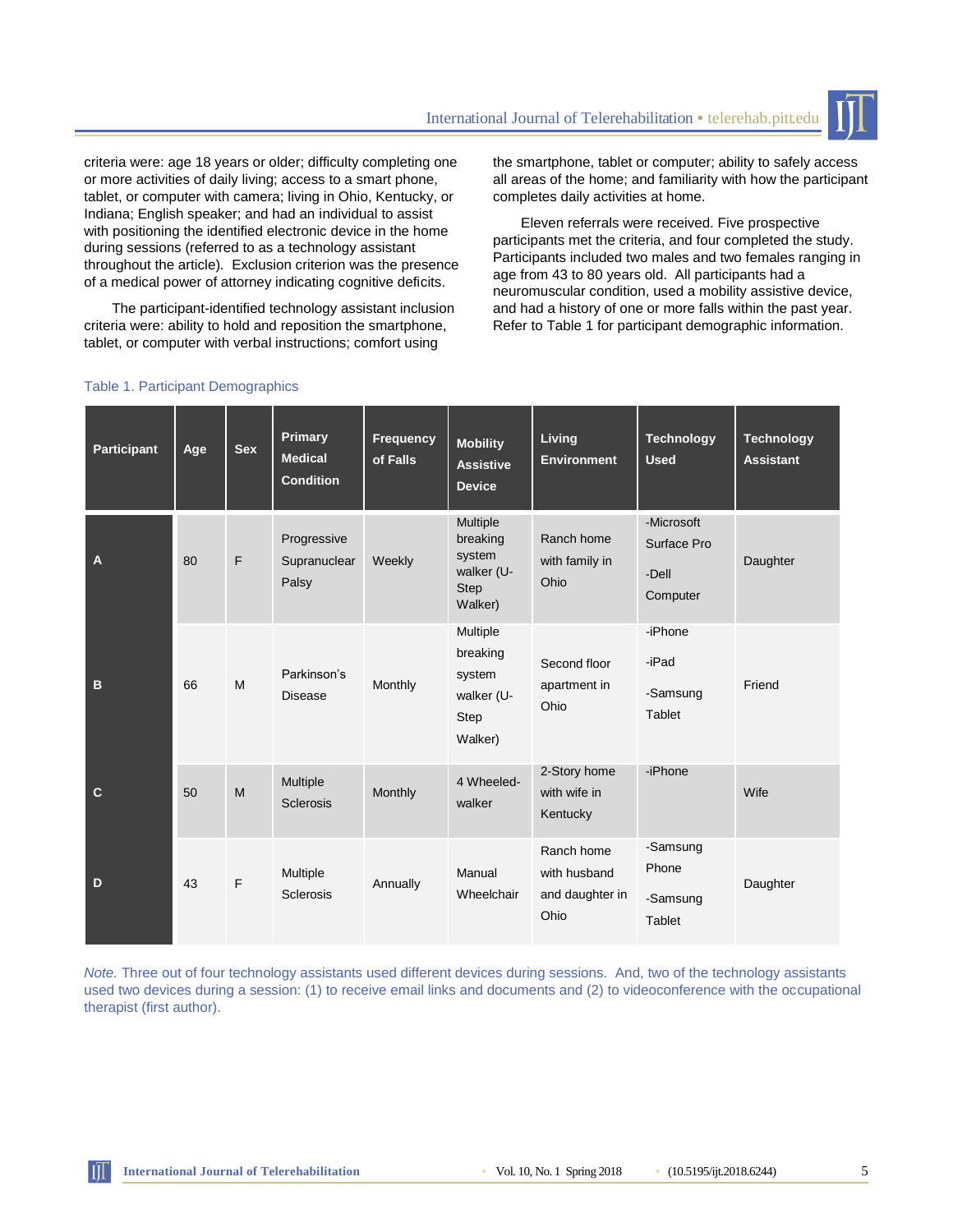

### IMPLEMENTATION

The study was implemented over an 8-week period and consisted of five phases: (1) recruitment, (2) introduction, (3) evaluation, (4), intervention, and (5) conclusion. Figure 1 provides an illustration of the study phases and activities completed during each phase. All interventions were conducted using the phone or the Doxy.me platform.

| <b>Recruitment</b>                                                                                                                                 | Introduction                                                                                             | <b>Evaluation</b>                                           | <b>Intervention</b>                                                                       | Conclusion                                                                                            |
|----------------------------------------------------------------------------------------------------------------------------------------------------|----------------------------------------------------------------------------------------------------------|-------------------------------------------------------------|-------------------------------------------------------------------------------------------|-------------------------------------------------------------------------------------------------------|
| ·Referral<br>Agencies<br>Notified of<br>Project<br>·Prospective<br>Participant<br>Initial Call<br>·Informed<br>Consent<br>-Criteria<br>·Enrollment | - Project Plan<br>· Technology<br>Overview<br>·Schedule<br>Evaluation<br>and<br>Intervention<br>Sessions | -COPM<br>-SAFER-<br>HOME <sub>v3</sub><br>•Email<br>Summary | •Review<br>Previous<br>Session<br>- Current<br>Status<br>-Challenges<br>•Email<br>Summary | -COPM<br>-SAFER-<br>HOME <sub>v3</sub><br>·Reflection<br>·Referrals<br>•Email<br>Report<br>-Fax to MD |

Figure 1. Phases of the study implementation. The figure illustrates the order of the study implementation phases, including a list of activities completed within each phase.

Participants and technology assistants were provided an overview of the study and a website with resources including: instructional videos on how to record the home and activity problems, possible funding sources, and educational handouts. During the evaluation phase, the occupational therapist (first author) used Doxy.me to administer the outcome measures and complete an occupational profile (values, interests, preferences, routines, rituals, experiences, supports, etc.). The technology assistants positioned the smart phone, tablet, or computer with instructions from the occupational therapist (first author). Due to poor video quality, some technology assistants were asked to email video recordings of the home and problem activities before the next session. The evaluation data was reviewed with the participant and used to collaboratively generate a list of client-centered occupational problems to address during the intervention phase.

The number of intervention sessions varied from two to six in order to address specific client needs. Additional visits were added to allow time to address problems identified after the evaluation, to schedule sessions with assistive technology vendors, and to provide additional time for participants to obtain and practice using assistive devices.

During the conclusion phase, the occupational therapist administered the outcome measures a second time and led a post-study participant and technology assistant reflection.

# OUTCOME MEASURES AND TECHNOLOGY

#### COPM: PERCEPTION OF PERFORMANCE

The COPM is a client-centered outcome measure with strong reliability and validity that is administered using a semi-structured interview (Law et al., 2014). The COPM was used to identify occupational performance problems, and rate importance, perception of performance, and satisfaction on a scale of 1-10, with 1 being low and 10 being high.

### SAFER-HOME V.3: HOME SAFETY

The SAFER-HOME v.3 is a standardized outcome measure used to measure changes in home safety. Seventy-four home safety items were scored on a scale of 0-3: 0-no problem or not tested, 1-mild (1%-33%), 2 moderate (34-66%) and 3-severe (67%-100%) chance of a safety problem (Chiu et al., 2006). A decrease in the home safety score overtime indicates improvement in home safety.

### POST-INTERVENTION REFLECTION DISCUSSION

The occupational therapist (first author) led an informal post-intervention reflection discussion with participant and technology assistant pairs to gather qualitative data regarding their experiences participating in the study including: overall experience, suggested changes for future studies, and ease of use of technology.

### TECHNOLOGY

*Doxy.me teleconferencing platform.* The Doxy.me platform was used in this study because it meets HIPAA compliant standards, provides synchronous videoconferencing, and has secure document share, screen share, and screen capture picture features.

*Participant technology.* The devices use by the technology assistants during the study included: iPhone, Samsung Galaxy phone, Microsoft Surface, Dell computer, Samsung tablet, and iPad. The devices were owned by the technology assistants or participants and included access to internet services.

 $\mathbb{H}$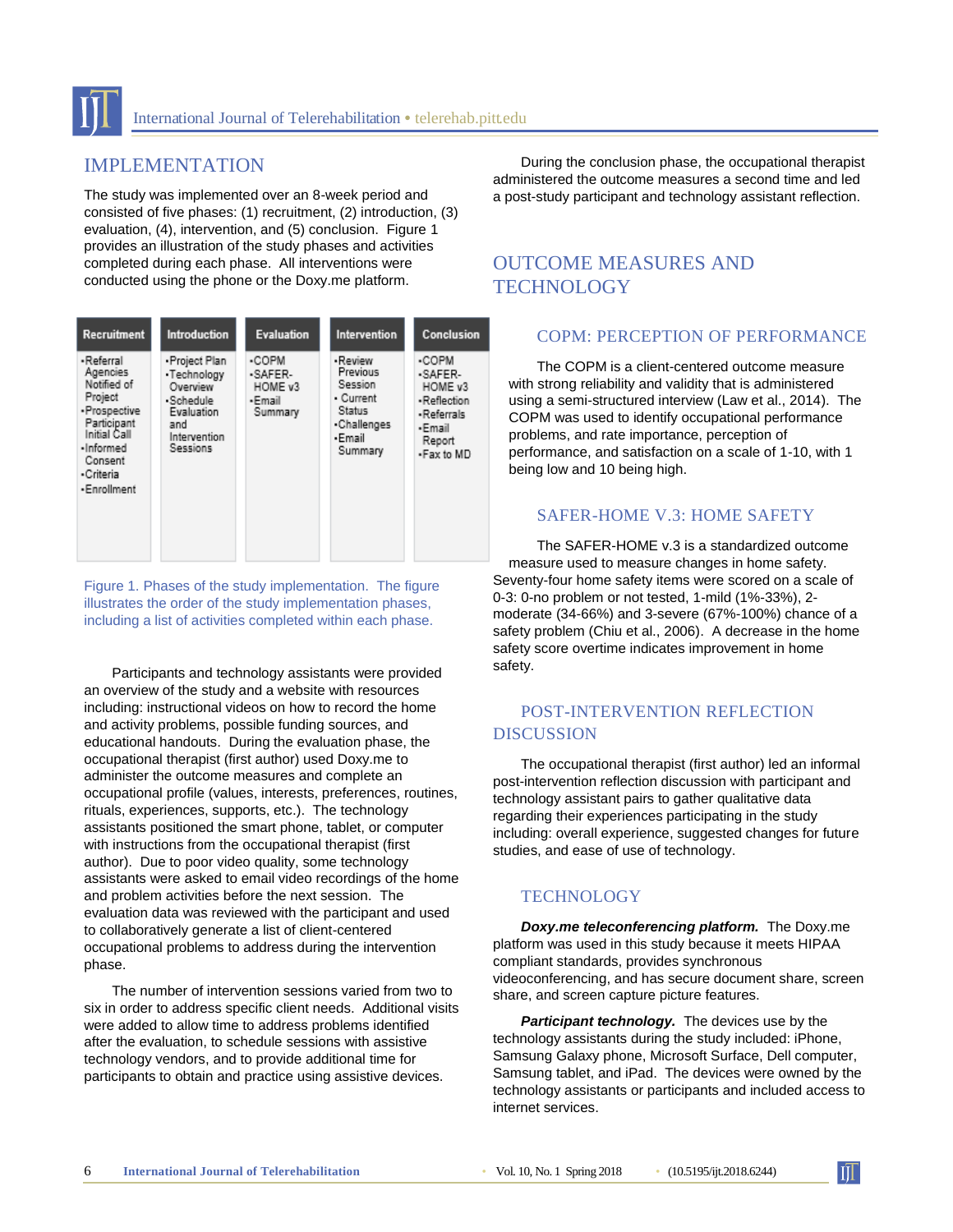# RESULTS

# QUANTITATIVE OUTCOMES

### PERCEPTION OF PERFORMANCE

Each participant identified between seven and 13 occupational performance problems to address during the intervention phase. A combined total of 34 problems were identified amongst all participants. As illustrated in Figure 2, participants reported improvement in perception of performance in 21 of the problems, no change in 10, lower performance in two, and one problem was not tested postintervention. The percentage of problems with perceived improvement per participant are as follows: Participant A 100%, Participant B 60%, Participant C 38%, and Participant D 67%.



Figure 2. Change in perception of performance postintervention for all participant-identified problems (n=34) using the COPM.

The 34 problems were grouped into four categories: self-care, mobility, household, and leisure. The four selfcare problems included: cutting food, dressing, showering, and medication. The problem categories are: self-care, mobility, household, and leisure management. The 21 mobility problems included: transfers, avoiding falls, stairs, accessing the community, and driving. The three household problems included: washing dishes, using the oven, and laundry. Finally, the six leisure problems included: walking a dog, drawing, visiting with friends, diagnosis peer support, gardening, and sitting in the front row in a van. Figure 3 illustrates the number of performance problems in each group.

### Participant Performance Problems by Category (n=34)





The post-intervention change in performance score ranged from -3 to 9. The average number of occupational problems with improved perception of performance was 5.25. The four occupational problems, with the greatest positive change in performance or satisfaction scores for each participant, are listed in Table 2. The table compares the pre- and post-intervention performance, satisfaction, and change scores for each of problem. Figure 4 compares the pre- and post-intervention perception of performance scores for each participant's top two problems with the most improvement. The pre-intervention satisfaction scores ranged from 2 to 7 and the postintervention satisfaction scores ranged from 0 to 9. The average change in satisfaction score was 5.2.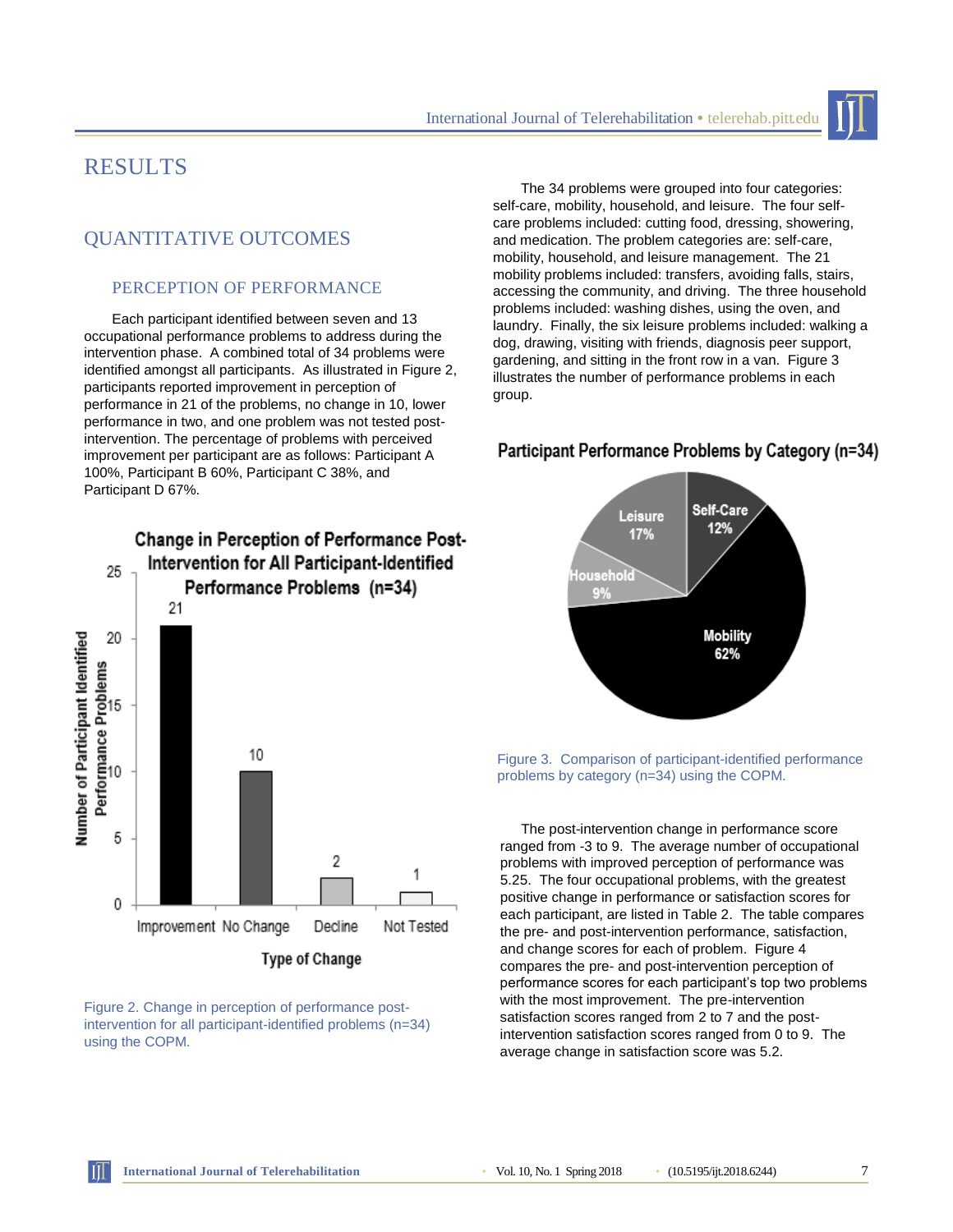|                    |                                | <b>Performance</b> |                  |                |                | <b>Satisfaction</b> |                  |
|--------------------|--------------------------------|--------------------|------------------|----------------|----------------|---------------------|------------------|
| Participant        | <b>Occupational</b><br>Problem | Pre-test           | Post-test        | Change         | Pre-test       | Post-test           | Change           |
| $\pmb{\mathsf{A}}$ | Cut Food                       | $\overline{2}$     | 10               | $\overline{8}$ | $\overline{2}$ | 10                  | $\overline{8}$   |
|                    | Shower                         | $\overline{2}$     | $\overline{7}$   | 5              | $\sqrt{2}$     | $\overline{7}$      | $\overline{5}$   |
|                    | <b>Toilet Transfer</b>         | 1                  | $\boldsymbol{9}$ | 8              | $\overline{2}$ | $9\,$               | $\overline{7}$   |
|                    | Chair Transfer                 | $\mathbf{1}$       | 6                | 5              | $\mathbf 1$    | $5\,$               | $\overline{4}$   |
|                    | Dress Lower Body               | 1                  | $\overline{7}$   | 6              | $\mathbf 1$    | $\mathfrak{Z}$      | $\overline{2}$   |
| $\pmb B$           | <b>Community Access</b>        | $\mathbf{1}$       | $\,8\,$          | $\overline{7}$ | $\overline{2}$ | $\,8\,$             | 6                |
|                    | Carry Liquids                  | $\overline{7}$     | 10               | 3              | $\,6\,$        | 10                  | 4                |
|                    | Shower Transfer                | $\overline{7}$     | 10               | 3              | $\,6\,$        | 10                  | $\mathsf 3$      |
|                    | Manage                         | $\bf 8$            | $\boldsymbol{9}$ | $\mathbf 1$    | $\overline{7}$ | $\boldsymbol{9}$    | $\overline{2}$   |
|                    | Medication                     |                    |                  |                |                |                     |                  |
| $\pmb{C}$          | <b>Bed Transfer</b>            | $\overline{5}$     | 5                | 0              | $\overline{2}$ | $\overline{5}$      | $\overline{3}$   |
|                    | Garage Stairs                  | $\overline{4}$     | 5                | 1              | $\mathbf 1$    | $\,6\,$             | $\overline{5}$   |
|                    | Mobility                       | $\mathfrak{Z}$     | $\overline{7}$   | 4              | $\mathbf 1$    | $5\,$               | 4                |
|                    | MS Peer Support                | $\overline{2}$     | $\overline{7}$   | 5              | $\mathbf 1$    | $\sqrt{5}$          | 4                |
| D                  | <b>Dishes</b>                  | $6\phantom{a}$     | $\overline{7}$   | $\mathbf{1}$   | $\overline{2}$ | 9                   | $\overline{7}$   |
|                    | Mobility                       | $\mathbf{1}$       | 10               | 9              | $\mathbf{1}$   | 10                  | $\boldsymbol{9}$ |
|                    | Carry Item                     | $\mathbf{1}$       | 8                | 7              | 1              | $6\phantom{1}$      | $\sqrt{5}$       |
|                    | Turn Stove Knobs               | 3                  | $\,8\,$          | 5              | $\mathbf{1}$   | $\,6\,$             | $\overline{7}$   |

### Table 2. Comparison of Pre-and Post-Intervention COPM Performance and Satisfaction Scores

*Note.* The change score is the difference between the COPM pre and post-intervention scores. A positive change score indicates an improved perception of performance or satisfaction. Pre-Test= Pre-intervention score. Post-Test= Postintervention score.

 $\prod$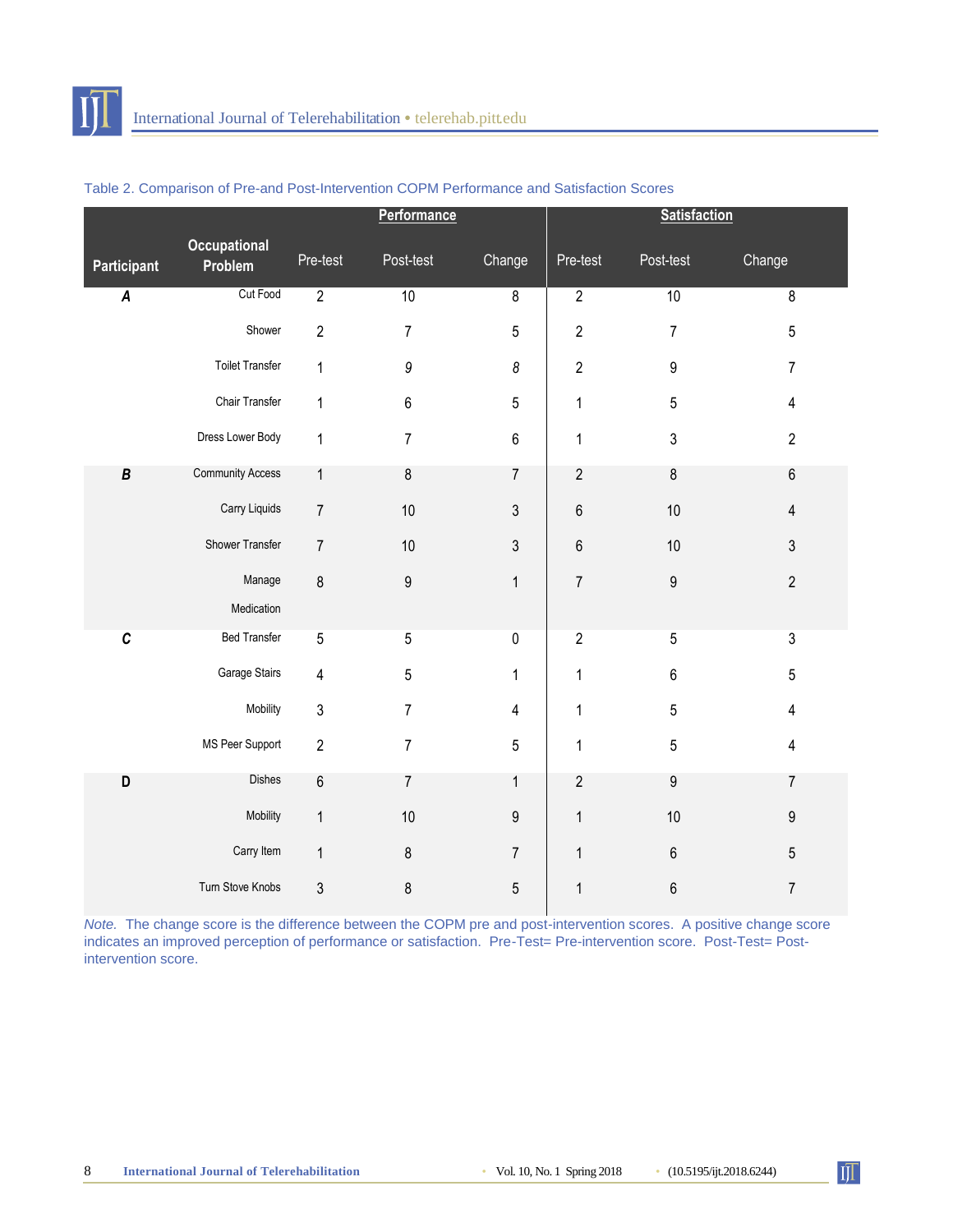

#### Comparison COMP Perception of Performance Pre- and Post-Intervention Scores (n=4)

Pre-Intervention Post-Intervention



Figure 4. Comparison of pre and post-intervention perception of performance scores using the COPM (n=4). Two performance problems for each participant are included, along with pre- and post-intervention perception of performance scores

### HOME SAFETY

Table 3 contains participant pre- and post-intervention SAFER-HOME v.3 scores and the change in home safety score. The largest score changes occurred in the following categories: household, kitchen, and environmental hazards. The average change score for all four participants was -20. A negative change in home safety scores indicates improved home safety.

| Participant | <b>Pre-Intervention</b> | <b>Post-Intervention</b> | <b>Safety Score Change</b> |
|-------------|-------------------------|--------------------------|----------------------------|
|             |                         | 22                       | $-21$                      |
| В           | 55                      | 28                       | -27                        |
|             | 48                      | 28                       | -20                        |
|             |                         | 33                       | $-1^\circ$                 |

#### Table 3. Participant Change in SAFER-HOME v. 3 Home Safety Score

*Note.* A negative safety score change indicates an improvement in home safety.

# QUALITATIVE OUTCOMES

### POST-STUDY REFLECTIONS

Participant and technology assistant responses were categorized into five themes: overall experience, benefits, caregiver burden, client-centered approach, and session number and length. Table 4 contains quotes categorized within each theme. All participants indicated that remote interventions were effective, addressed their individual needs, and eliminated the burden associated with leaving home for a healthcare appointment. All participants stated that they would either recommend telehealth visits to others or would participate in telehealth visits in the future. Participants A and B both stated that they achieved more in the remote visits than in previous in-person visits with occupational therapists.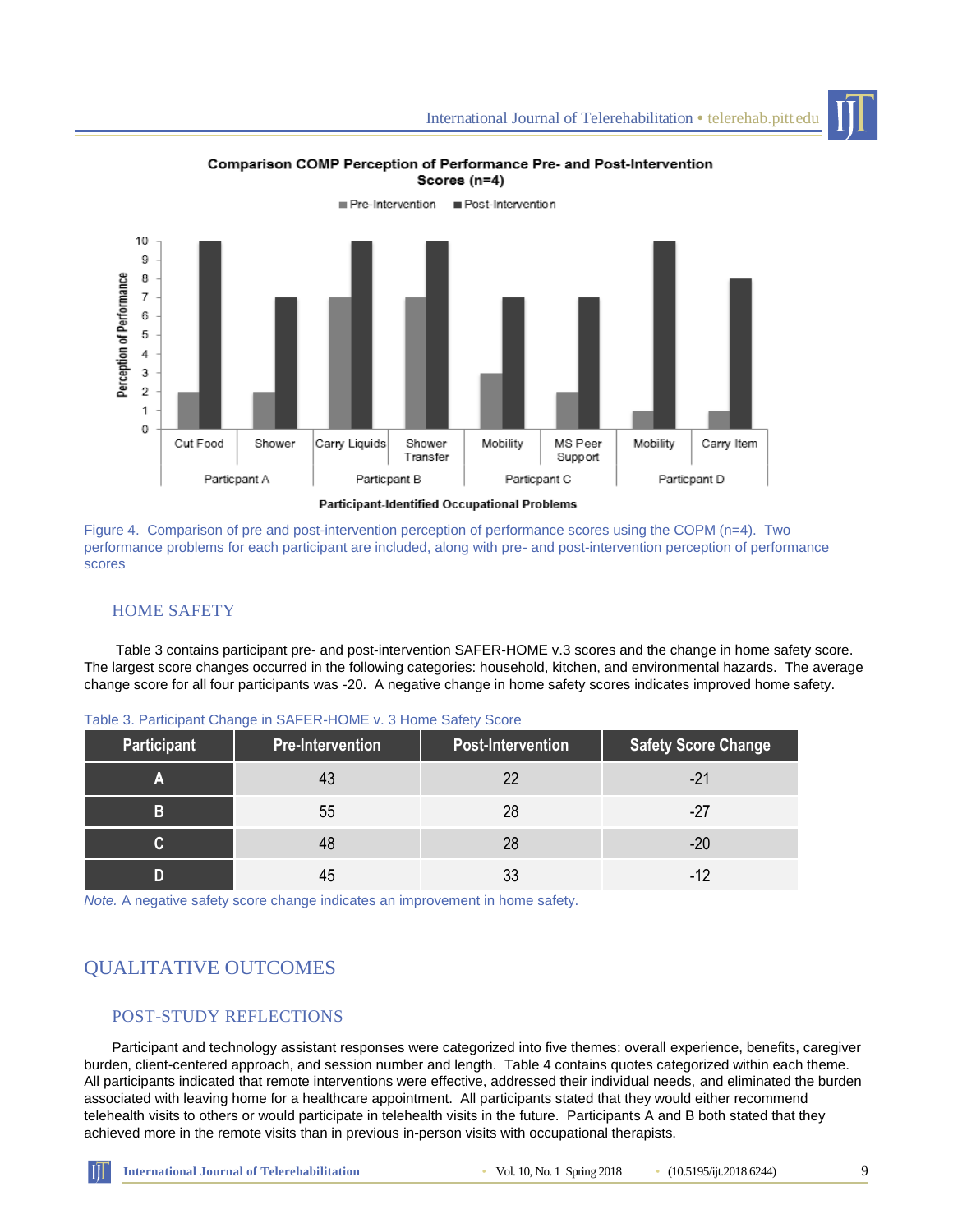

International Journal of Telerehabilitation **•** telerehab.pitt.edu

### Table 4. Participant Post-intervention Reflection Quotes and Themes

| <b>Topic</b>             | Quote                                                                                                                                                                                                                                                                                                                                                                                                                                                                                                                                                                                                                                                                                                                                                                                                                                                                                                                                                                                    |
|--------------------------|------------------------------------------------------------------------------------------------------------------------------------------------------------------------------------------------------------------------------------------------------------------------------------------------------------------------------------------------------------------------------------------------------------------------------------------------------------------------------------------------------------------------------------------------------------------------------------------------------------------------------------------------------------------------------------------------------------------------------------------------------------------------------------------------------------------------------------------------------------------------------------------------------------------------------------------------------------------------------------------|
| Overall<br>Experience    | "This has been one of the more positive experiences that I have had with this whole Parkinson's crap."<br>(Participant B).<br>"I would recommend this to anyone in my situation." (Participant B)<br>"I feel more connected to the outside world now more than I did before I began working with you.<br>Because you have allowed me to engage, you have brought clarity to some stuff" (Participant B).<br>"It does make me feel less isolated." (Participant B).                                                                                                                                                                                                                                                                                                                                                                                                                                                                                                                       |
| <b>Benefits</b>          | "We go to a lot of appointments, lots of people come to the house, and you have dealt with more<br>$\bullet$<br>practical issues." (Technology Assistant A)<br>"It seemed like we were able to get more done because you said to me, OK that is your homework.<br>$\bullet$<br>So rather than that being the hour that you're together- it just seems like a lot more was<br>accomplished." (Technology Assistant A)<br>"You know where to get stuff, who to contact. It has made life a lot easier." (Participant B)<br>"It opened my eyes to see what might be done around the house. Because before I did not quite look<br>$\bullet$<br>at things the same. I could see what shouldn't be, but not what should be." (Technology Assistant B).<br>"I was able to ask you questions. You would come back at me with answers, and I think it was great."<br>$\bullet$<br>(Participant C)<br>I'm not good about writing things down, so it was nice to have the emails." (Participant D) |
| Reduced<br><b>Burden</b> | "Usually, they want the client to do all of the running around and to get from point A to point B. And<br>$\bullet$<br>that is what is hard. You have eliminated that." (Participant B).<br>"I liked that I didn't have to get dressed or clean my house." (Participant D)                                                                                                                                                                                                                                                                                                                                                                                                                                                                                                                                                                                                                                                                                                               |
| Ease of<br>Use           | "It was much easier." (than going to an office) (Technology Assistant A).<br>$\bullet$<br>"I spoke with (Technology Assistant B) and we both agree that the way this has been set up is user<br>$\bullet$<br>friendly." (Participant B).<br>"It was easy to use." (Participant C)<br>"I thought it was kinda cool. I liked it."(Participant D)<br>$\bullet$                                                                                                                                                                                                                                                                                                                                                                                                                                                                                                                                                                                                                              |
| Length of<br>Sessions    | "I think it was just right for me." (Participant A).<br>"I thought I could use some more. I was surprised that it ended as fast as it did." (Participant B).                                                                                                                                                                                                                                                                                                                                                                                                                                                                                                                                                                                                                                                                                                                                                                                                                             |
| Client-<br>centered      | "You got right to point of what her concerns were." (Technology Assistant A)<br>"There is no judgment or any of that, which is wonderful. You never did say, well you were supposed<br>to get that done. You and I both know there are some folks like that yeahand that is when you<br>dread itbecause it's like, oh man we are about to get busted because we didn't get this done and<br>but I appreciate that you understand the goal is to help mom." (Technology Assistant A).                                                                                                                                                                                                                                                                                                                                                                                                                                                                                                     |

*Note.* The author of the quote is listed in parenthesis immediately after the quote.

 $\prod$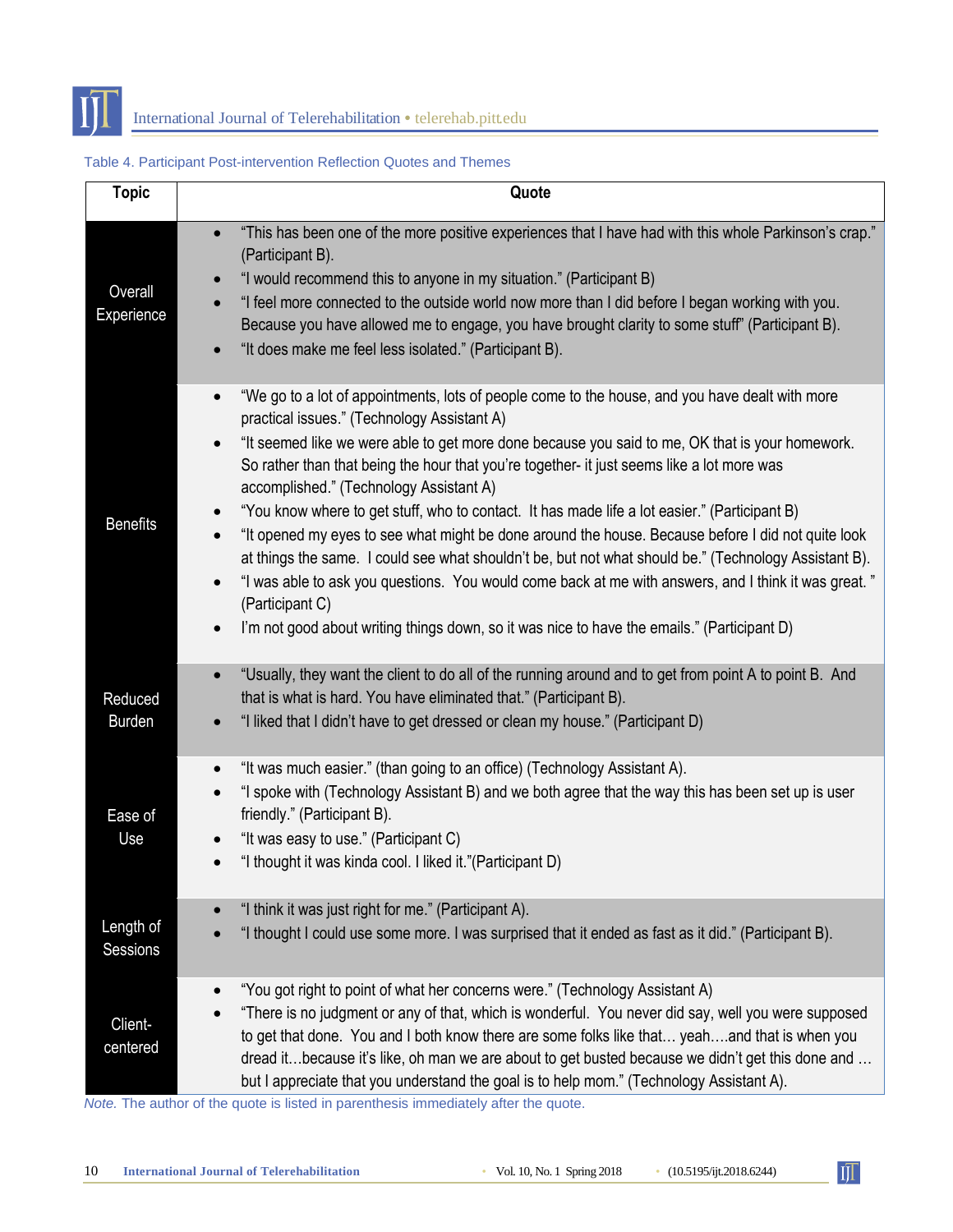

### TELEHEALTH TECHNOLOGY

High quality synchronous audio and video, using the Doxy.me platform, was inconsistent. After consultation with Doxy.me technology staff, it was determined that a large amount of documents on the occupational therapist's (first author) MacBook Pro desktop was causing delays in streaming video and audio. After the documents were removed, the quality of the videoconferencing improved, but did not resolve completely. Due to these challenges, an asynchronous approach was added. Technology assistants were asked to record specific areas of the home and daily activities. The videos were transmitted via email or text message to the occupational therapist (first author) before the next intervention session. A text reminder with a link to the Doxy.me virtual office was sent to the technology assistant before each visit. Also, participants and technology assistants were emailed a summary of each session with a list of goals to complete before the next session.

# Reason for Improvement in Perception of Performance with Change Scores of 3 or Higher (n=14)



Figure 5.Reasons for improvement in perception of performance change scores of 3 or higher (n=14) using the COPM.

# DISCUSSION

# PERCEPTION OF PERFORMANCE

The degree of perception of performance change, as well as total number of problems addressed, varied between participants. The differences are likely due to the type and cost of the intervention, availability of funding, willingness to explore various solutions, and whether the home modification could be implemented within the study's time frame. The most frequently identified problems were related to mobility. This is likely due to the participants' diagnosis of neuromuscular conditions, use of mobility assistive devices, and history of falls. The reasons for improvement in perception of performance change scores of three or higher are illustrated in Figure 5 and the reasons for change scores of 2 or lower are provided in Figure 6.

# Reason for Perception of Performance Change Scores of 2 or Lower (n=19)

Decided Not to Address 5% 5% Lack funding for Low-Cost Assistive Technology 11% Progressive Neuromuscular Condition 42% = Lack Funding for High Cost Environmental Change 16% m Awaiting Insurance Covered Item ≡ Use of Assistive Technology 21%

> Figure 6. Reasons for perception of performance change scores of two or lower (n=19) using the COPM.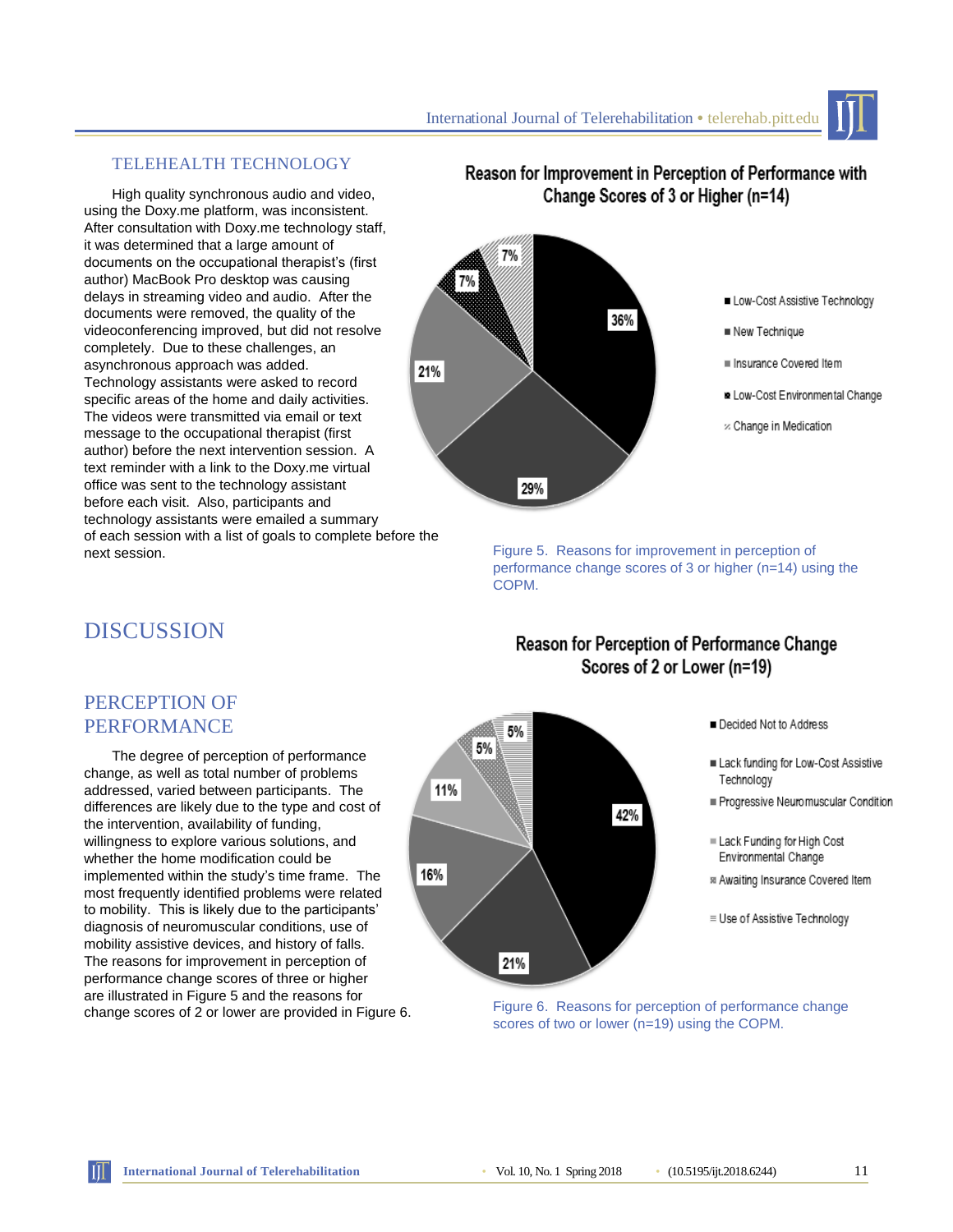Interventions consisting of low-cost assistive technologies or environmental changes paid for by the participant, mobility devices covered by insurance, or alterations in daily activity and mobility strategies, showed the greatest improvement in perception of performance scores. For example, perception of performance of cutting food increased by 8 points after Participant A purchased and began using an adaptive knife costing less than \$10. Similarly, mobility improved 9 points after Participant D was fitted for and received a power wheelchair that was paid for by her healthcare insurance. Alternatively, problems that were most costly, or required more time to implement, showed the least amount of change in perception of performance. For example, the installation of a vertical platform lift, costing \$15,000, required additional funding and building permits and therefore was not implemented in the study's 8-week timeframe.

### HOME SAFETY

Participants' improvement in home safety after occupational therapy home modification interventions is consistent with evidence found in the literature (Clemson, Mackenzie, Ballinger, Close, & Cummings, 2008; Cummings et al., 1999; Dreyer et al., 2001; Hoenig et al., 2006; Mann et al., 1999; Petersson, Lilja, Hammel, & Kottorp, 2008; Petersson et al., 2009; Sanford et al., 2004; Sanford et al., 2007; Sheffield, Smith, & Becker, 2012; Stark, 2004, Stark et al., 2009; Wilson et al., 2009). The areas of the home with the most safety concerns were household (cleaning the home and transporting food), bathroom and toileting (toilet and shower transfers), and mobility (managing stairs, chair and bed transfers and driving). Refer to Table 5 for a summary of the number of severe and moderate safety problems in each SAFER-HOME v.3 category. These results are consistent with previous studies that identified that bathroom tasks such as toilet transfers, shower transfers, and bathing are associated with safety concerns for persons with disabilities (Davis & Rodd, 2014; Gitlin et al., 1999; Hoenig et al., 2006; Mann et al., 1999).

#### Table 5. SAFER HOME v.3 Categories with Largest Moderate and Sever Safety Concerns

| SAFER-HOME<br>Category | Severe<br>Safety<br>Concern | Moderate<br>Safety<br>Concern | Total |
|------------------------|-----------------------------|-------------------------------|-------|
| Household              |                             |                               |       |
| <b>Bathroom</b>        |                             |                               |       |
| Mobility               | 13                          |                               |       |

*Note.* The table represents the SAFER-HOME v. 3 categories with the highest number of severe and moderate safety concerns.

### FEASIBILITY OF TELEHEALTH

The study successfully demonstrated that it is feasible to provide telehealth occupational therapy home modification interventions using a smart phone, tablet, or computer to improve home safety and perception of performance. The study results support the evidence that telehealth occupational therapy home modification interventions improve functional performance (as evidenced by improved home safety) and perception of performance of daily activities (Nakamura et al., 1999, Sanford et al., 2006).

Previous feasibility studies found that low bandwidth videoconferencing software could be used to administer telehealth occupational therapy evaluations and interventions using a technology staff member to manage the technology hardware and software (Dreyer et al., 2001, Hoenig et al, 2006; Hoffman et al., 2008; Nakamura, et al., 1999; Sanford et al., 2006; Sanford et al., 2007). In this study however, a combination of synchronous and asynchronous services was used due to technology limitations and the skill of the individual video recording the sessions. The audio and video processing speed was slow resulting in poor resolution at times. In addition, Doxy.me did not have a switch camera feature, which meant that technology assistants were unable to see what they were video recording during the sessions. Finally, unlike previous studies that used technology staff members, this study used untrained caregivers and friends using technology already available in the home. This resulted in several poor quality videos in which the participant was not centered in the frame, required additional instructions from the occupational therapist (first author), or required the technology assistants to record videos of the home environment and activities between sessions. Doxy.me launched a change camera feature during the final week of the study, which may significantly improve the ability of the occupational therapist to see the home environment and activities in future studies without the need of asynchronous home videos. Despite these challenges, all participants demonstrated improvements in home safety and perception of performance.

### PARTICIPANT EXPERIENCES

Participants and technology assistants were satisfied with the mode of service delivery, would recommend it to others, and would use it again in the future. The reduction in participant and caregiver burden was a common reason associated with satisfaction, as well as ease of use of Doxy.me, flexibility in scheduling sessions, and the clientcentered approach.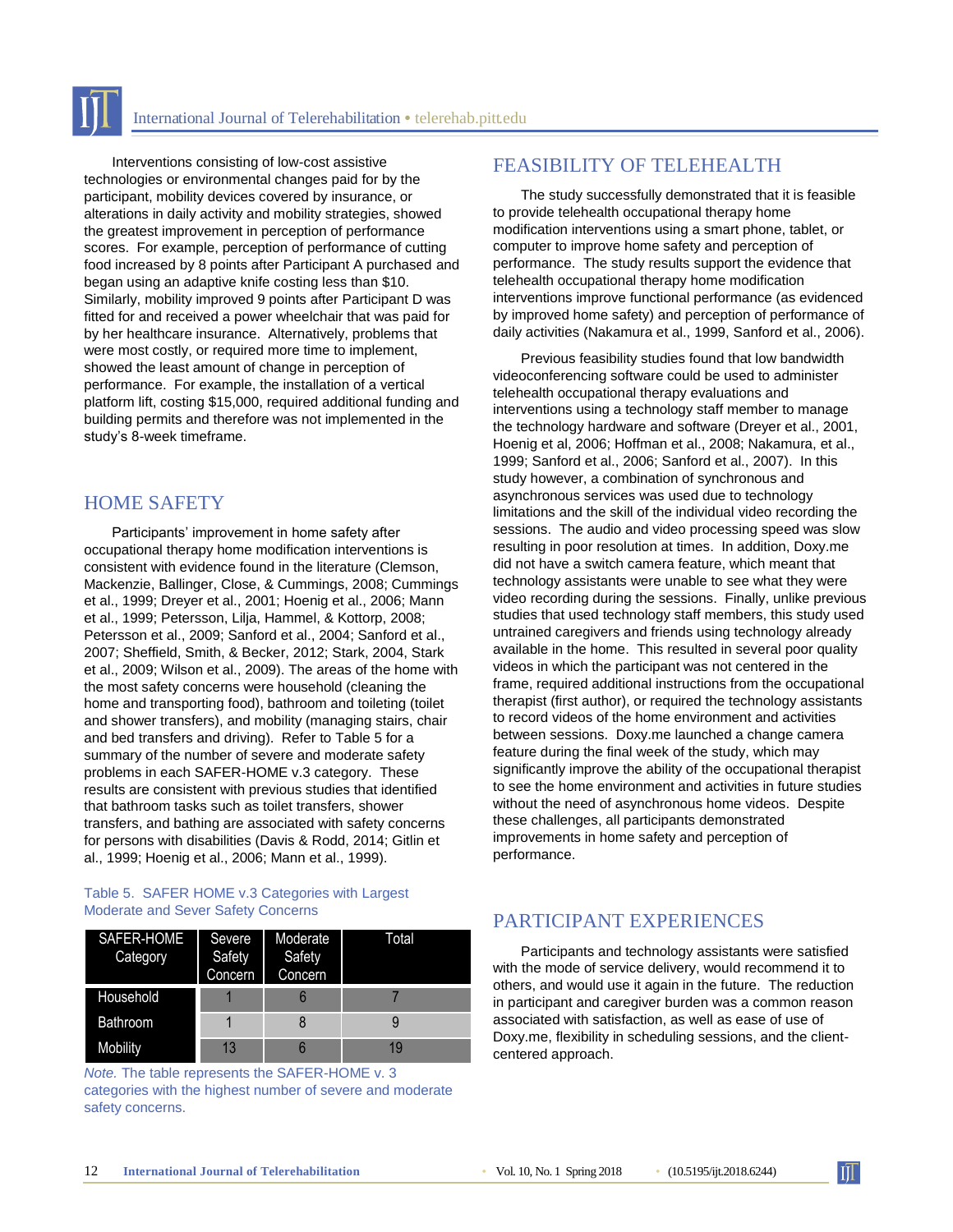

# LIMITATIONS

Study limitations include: (1) a small sample size, (2) inconsistent videoconferencing quality during sessions, (3) funding for home modification interventions, (4) short study time frame to implement recommendations, and (5) potential researcher and participant bias. Four participants completed the study, limiting the generalizability of the results and ability to conduct statistical analysis on the data. While the participants found Doxy.me easy to use, the inconsistent videoconferencing quality disrupted sessions, resulting in the need for participants to record activities between sessions. The short time frame available to complete the home modification interventions did not provide the necessary time to access funding, acquire assistive technologies, alter home environments, or practice new techniques. Three to 12 months is a more realistic time frame to acquire funding, products, and make structural changes. As a result, several recommendations were not implemented, which may have negatively impacted home safety and perception of performance scores. Additionally, limited funding for telehealth occupational therapy home modification services impedes the provision of services outside of research studies. Finally, since the intervention, data collection, and analysis were conducted by the occupational therapist (first author), there could be researcher and respondent bias. The potential biases were limited by (1) the use of standardized outcomes measures and (2) review of data and outcomes by the second author.

# RECOMMENDATIONS

This feasibility study can be used as a foundation for the development of future studies examining the effectiveness of telehealth occupational therapy home modification interventions. A pilot study with a larger sample size is warranted. The larger sample size will aid in identifying specific populations and types of interventions that yield optimal outcomes. A potential alternative study design is to use existing home care providers such as case managers, nurses, and aides, as technology assistants. Using health care professionals, who are already going into the home and comfortable using technology, could eliminate the identified barriers of the inability of participants to find technology assistants and their discomfort using technology. Finally, further examination of the feasibility of using a smart phone, tablet, and computers across a wide variety of healthcare disciplines should be investigated.

# ACKNOWLEDGEMENTS

Ш

The authors would like to thank Doxy.me and the authors of the COPM and SAFER-HOME v.3, for permission to include their products in this study.

# **REFERENCES**

- Aplin, T., de Jonge, D. & Gustafsson, L. (2013). Understanding the dimensions of home that impact on home modification decision making. *Australian Occupational Therapy Journal, 60*, 101– 109*.* <http://doi.org/10.1111/1440-1630.12022>
- Aplin, T., de Jonge, D., & Gustafsson, L. (2015). Understanding home modifications impact on clients and their family's experience of home: A qualitative study. *Australian Occupational Therapy Journal, 62*, 123–131. <http://doi.org/10.1111/1440-1630.12156>
- Chiu, T., Oliver, R., Ascott, P., Choo., L. C., Davis, T., Gaya, A., . . . Letts, L. (2006). *Safety Assessment of Functional and the Environment for Rehabilitation-Health Outcome Measurement and Evaluation (SAFER-HOME)*, version 3. Toronto, ON: COTA Health.
- Clemson, L., Mackenzie, L., Ballinger, C., Close, J. C. & Cummings, R. G. (2008). Environmental interventions to prevent falls in community dwelling older people: A meta-analysis of randomized trials. *Journal of Aging Health, 20*, 954-971. <http://doi.org/10.1177/0898264308324672>
- Cummings, R. G., Thomas, M., Szonyi, M., Salkeld, G., O'Neill, E., Westburg, C., & Frampton, G. (1999). Home visits by an occupational therapist for assessment and modification of environmental hazards: A randomized trial of falls prevention. *Journal of the American Geriatrics Society*, *47*, 1397-1402. <http://doi.org/10.1111/j.15325415.1999.tb01556.x>
- Davis, R. & Rodd, R. (2014). Providing the effectiveness of community occupational therapy in the equipment and adaptation setting using the Canadian Occupational Performance Measure. *British Journal of Occupational Therapy, 77*, 91-95. <http://doi.org/10.4276/030802214X13916969447236>
- Dreyer, N., Dreyer, K., Shaw, D. K., & Wittman, P. P. (2001). Efficacy of telemedicine in occupational therapy: A pilot study. *Journal of Allied Health, 10*(1), 39-42.
- Doxy.me (2017). [Computer software]. Rochester, NY: Doxy.me  $\sqcup$  C.
- Federal Interagency Forum on Aging-Related Statistics. (2016). *Older Americans 2016: Key indicators of well-being.* Washington, DC: Government Printing Office. Retrieved from <https://agingstats.gov/docs/LatestReport/OA2016.pdf>
- Gitlin, L. N., Corcoran, M., Winter, L., Boyce, A., & Hauck, W. W. (2001). A randomized control trial of home environmental intervention: Effect on efficacy and upset in caregivers and on daily function of persons with dementia. *Gerontologist, 41*, 4- 14.<http://doi.org/10.1093/geront/41.1.4>
- Gitlin, L., N., Miller, K., S., & Boyce, A. (1999). Bathroom modifications for frail elderly renters: Outcomes of a community based program. *Technology and Disability, 10*, 141-149.
- Hoenig, H., Sanford, J. A., Butterfield, T., Griffiths, P., Richardson, P., & Hargraves, K. (2006). Development of a technology protocol for in-home rehabilitation. *Journal of Rehabilitation Research and Development, 43*, 287-298. <http://doi.org/10.1682/JRRD.2004.07.0089>

**International Journal of Telerehabilitation** • Vol. 10, No. 1 Spring 2018 • (10.5195/ijt.2018.6244) 13

AARP. (2004). *Beyond 50.05: A report to the nation on livable communities: Creating environments for successful aging*. Retrieved from [https://assets.aarp.org/rgcenter/il/beyond\\_50\\_communities.pdf](https://assets.aarp.org/rgcenter/il/beyond_50_communities.pdf)